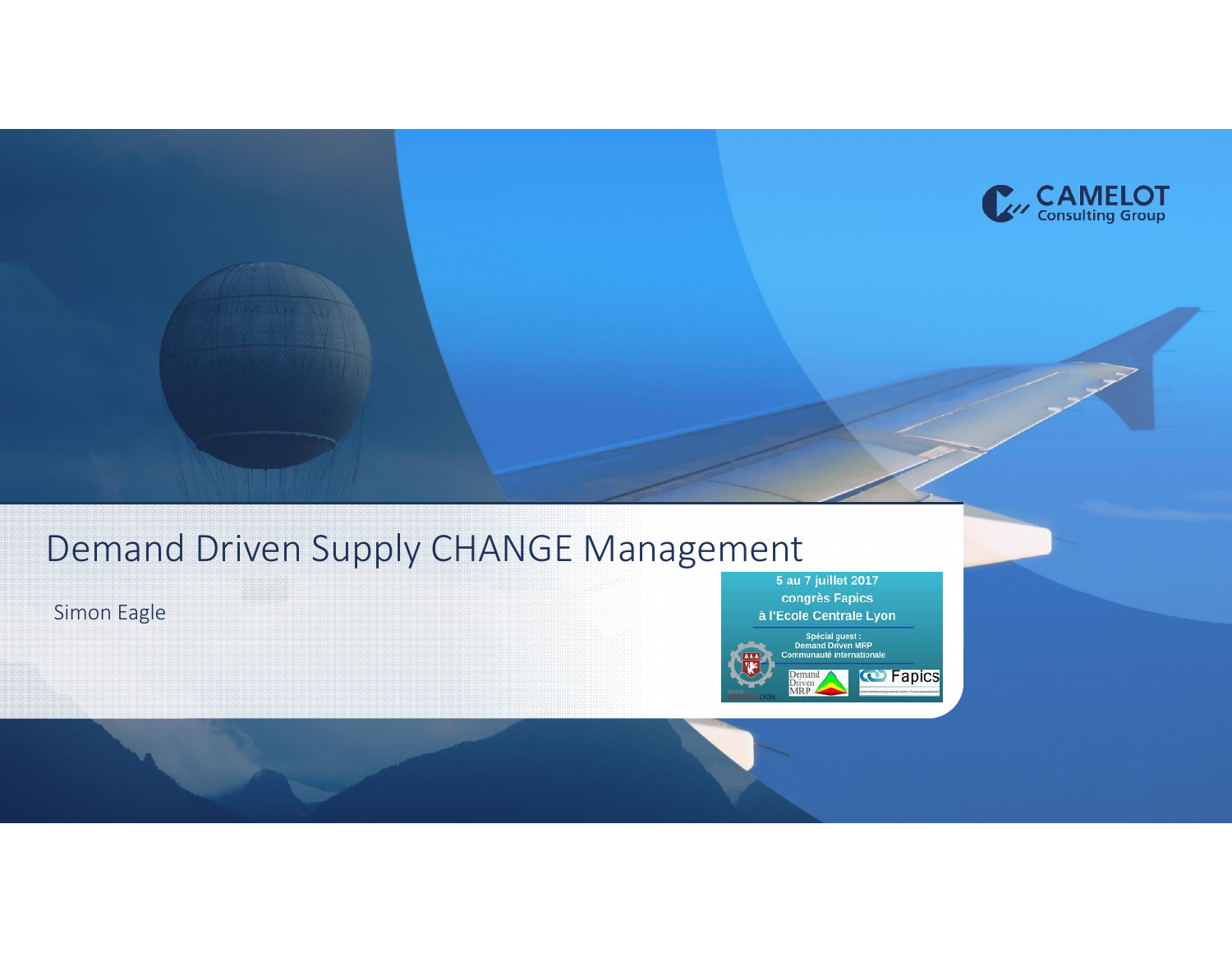Demand Driven MRP delivers:

- Your planned ex-stock service levels, from
- ▶ Between 30% to 50% less average inventory, using
- Significantly less capacity / higher OEEs leading to cost reductions and capex delay
- Without expediting and fire-fighting or focus upon achieving high levels of SKU level forecast accuracy

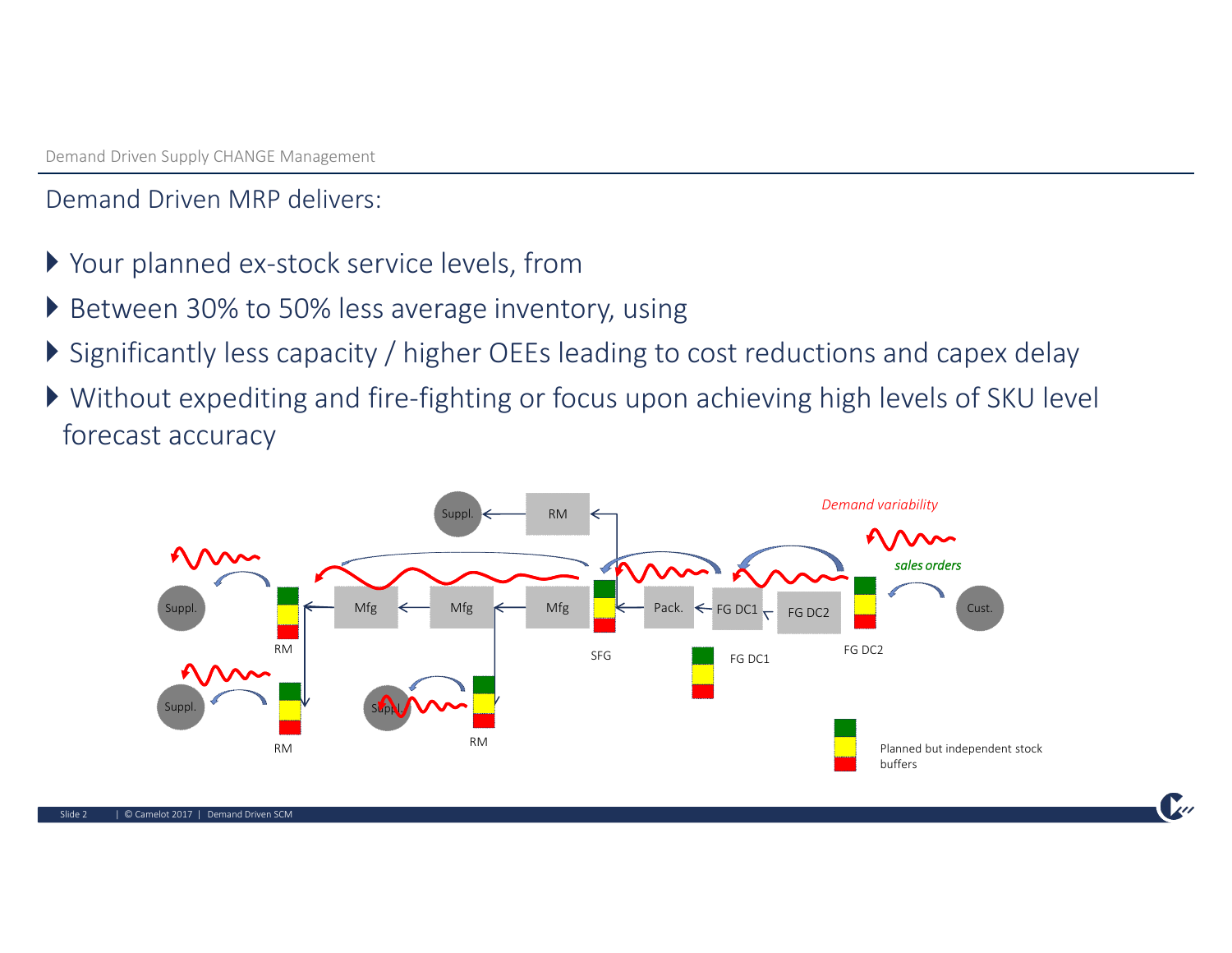It's a genuine 'paradigm' shift' in business process design – and counter-intuitive

## "In science, novelty emerges only with difficulty, manifested by resistance, against a background of expectation"

Thomas Kuhn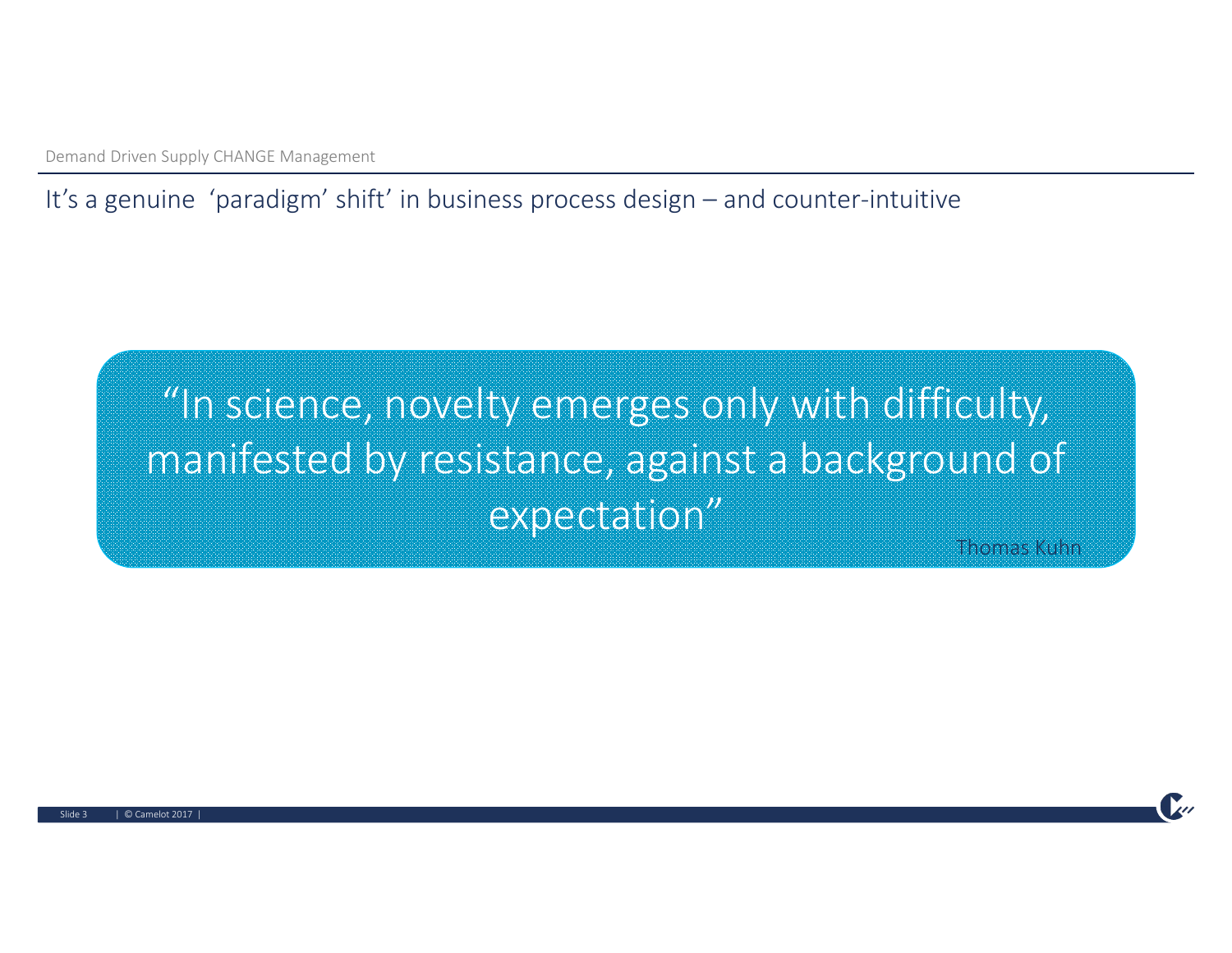It's a genuine 'paradigm' shift' in business process design – and counter-intuitive

"A new scientific truth does not triumph by convincing its opponents and making them see see the light, but rather because its opponents eventually die, and a new generation grows up that is familiar with it"

Max Planck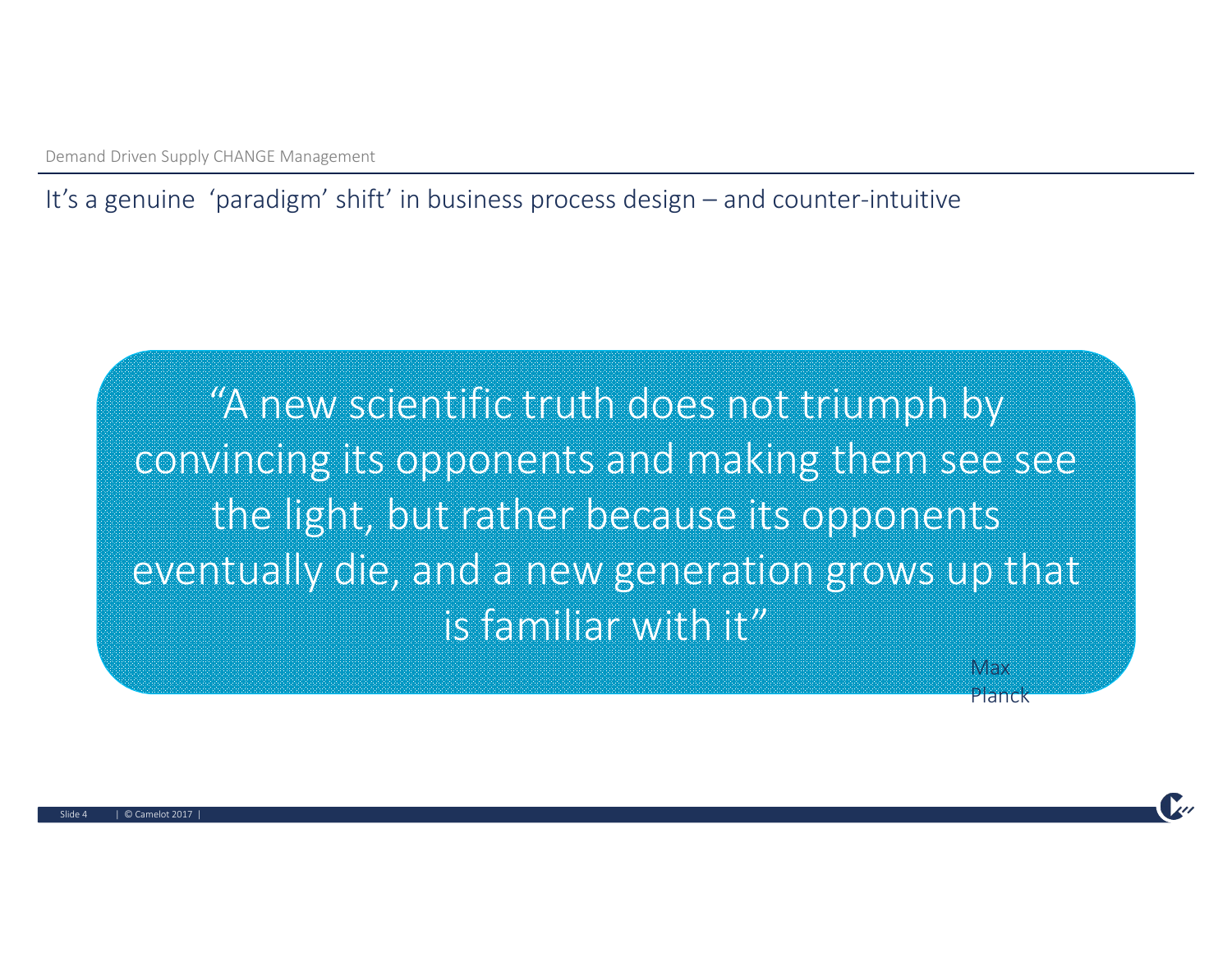You might get a pilot but real embedding can be challenging

- …the tier 2 FMCG company whose board decided they needed wall to wall SAP so 10 years of 'embedded' demand-driven disappeared overnight with predictable results
- …the life-science company whose board decided they needed SAP IBP and their 'interesting demand driven experiment' was cancelled despite its transformational results
- **▶**…the beverage company in which 'Operations' pulled the plug on demand-driven because they didn't own, or care about, the inventory benefits
- ▶ ...the pharma company that ran a local demand-driven distribution network that had to make way for a SAP rollout
- …Le Tourneau acquiring business rolled in traditional "push" SAP to replace demand-driven and couldn't understand why their acquisition failed
- **▶** ...the tier 1 FMCG company that halted a demand driven roll out simply because of a lack of corporate standard IT application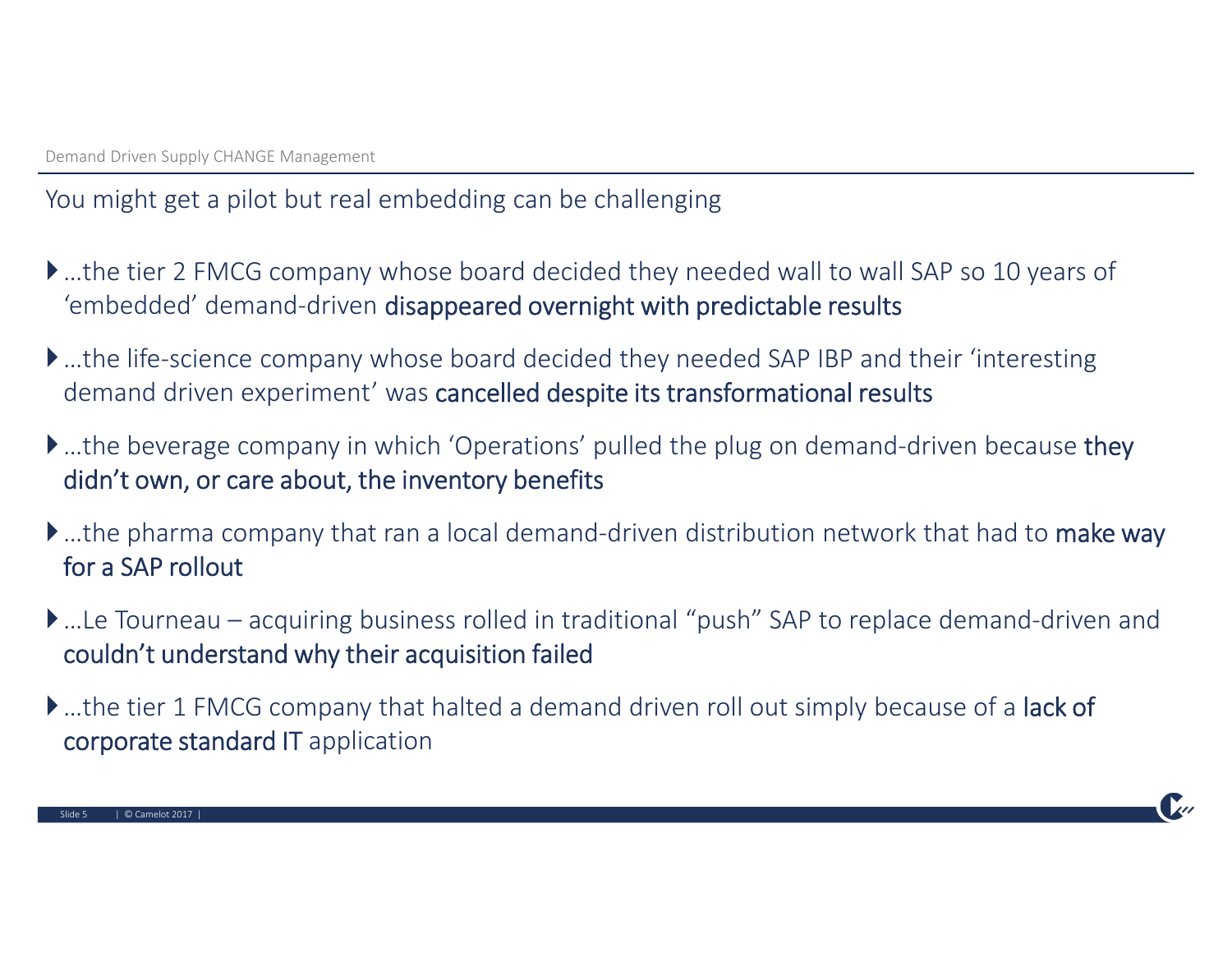#### Examples of where Resistance comes from

#### - Fear

- what will happen to my job, will I be able to do the new job, do I want to do the new job?
- we've just installed an APS / optimization system how can we need another system or have we made a mistake?
- internal experts "cannot" see the value of the new process because they have years of experience in the current ways of working that serves them well – "tribal knowledge"

#### Lack of Knowledge

- $\triangleright$  it won't work here too volatile / too complex / too many promotions / we're seasonal
- $\triangleright$  we just need better forecasts which we're going to get with 'demand sensing'
- $\blacktriangleright$  I just don't believe it can be that simple

#### Ambivalence

- we don't have an inventory problem / pressure to improve turn
- ▶ we bench-mark OK against our competitors
- $\triangleright$  there's too much else going on



#### $\textsf{Side 6} \qquad \textsf{1} \textsf{0} \textsf{Carnelot 2017}$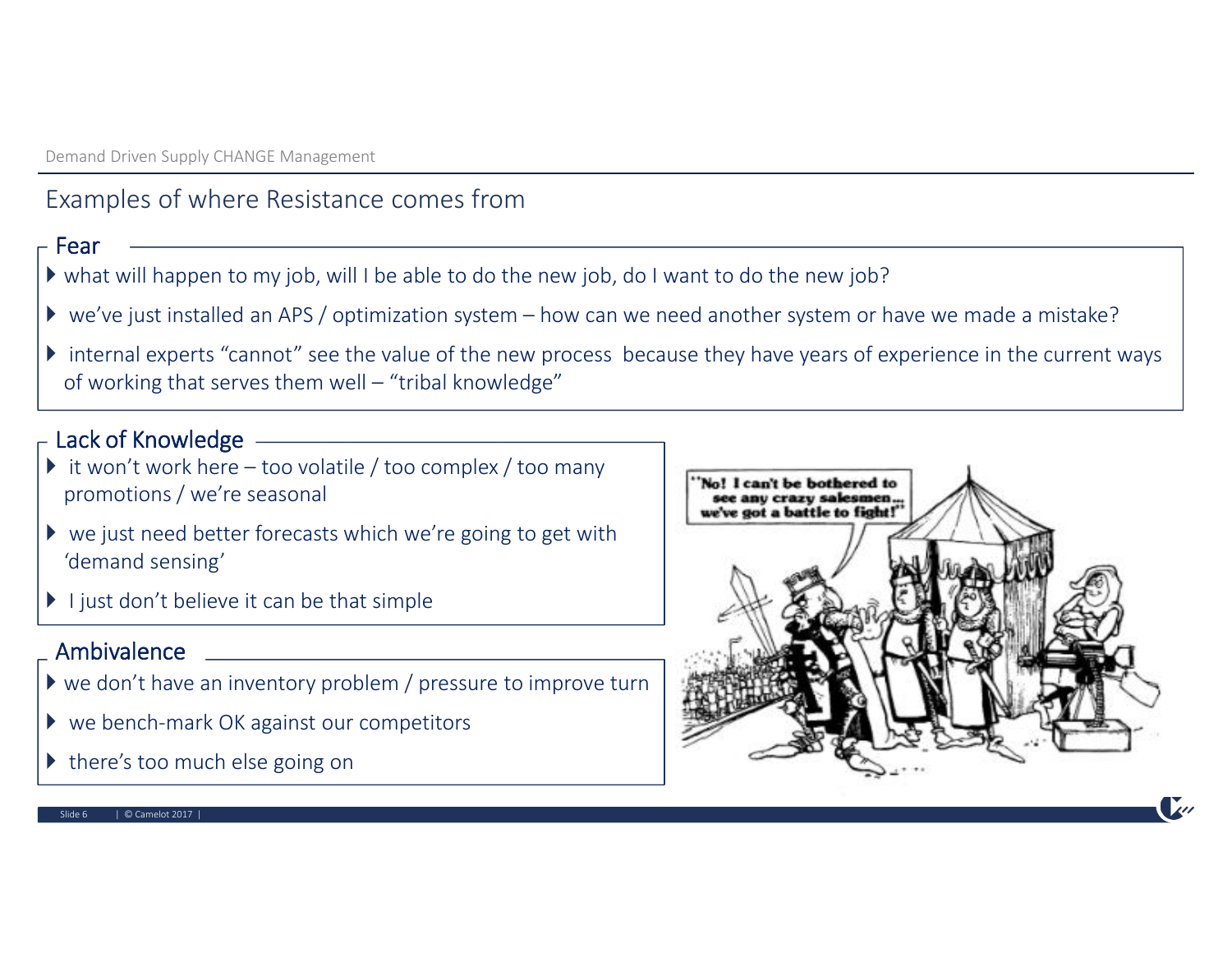#### Sometimes there is a Delayed Resistance

This demand-driven is all very well but I need to achieve my production targets – Head of Production

Why do we need to keep this piece of software, we're under pressure and need to make savings –

Head of Finance

I'm not sure about this demand-driven, we aren't achieving our recoveries –

Head of Finance

This demand-driven doesn't work, it couldn't handle that TV advertising campaign (we forgot to tell you about) Head of **Marketing**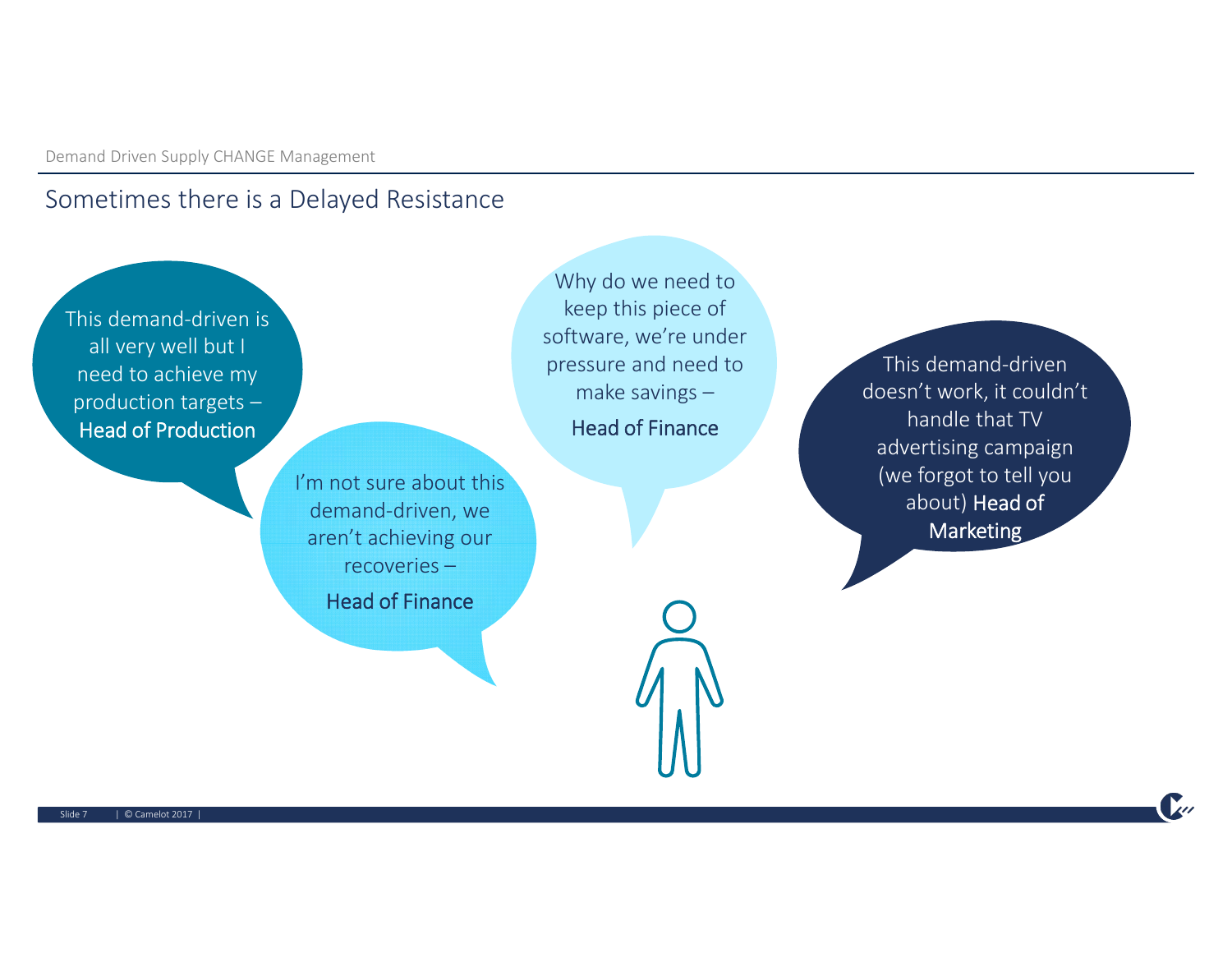#### Two approaches to Demand Driven Supply CHANGE Management

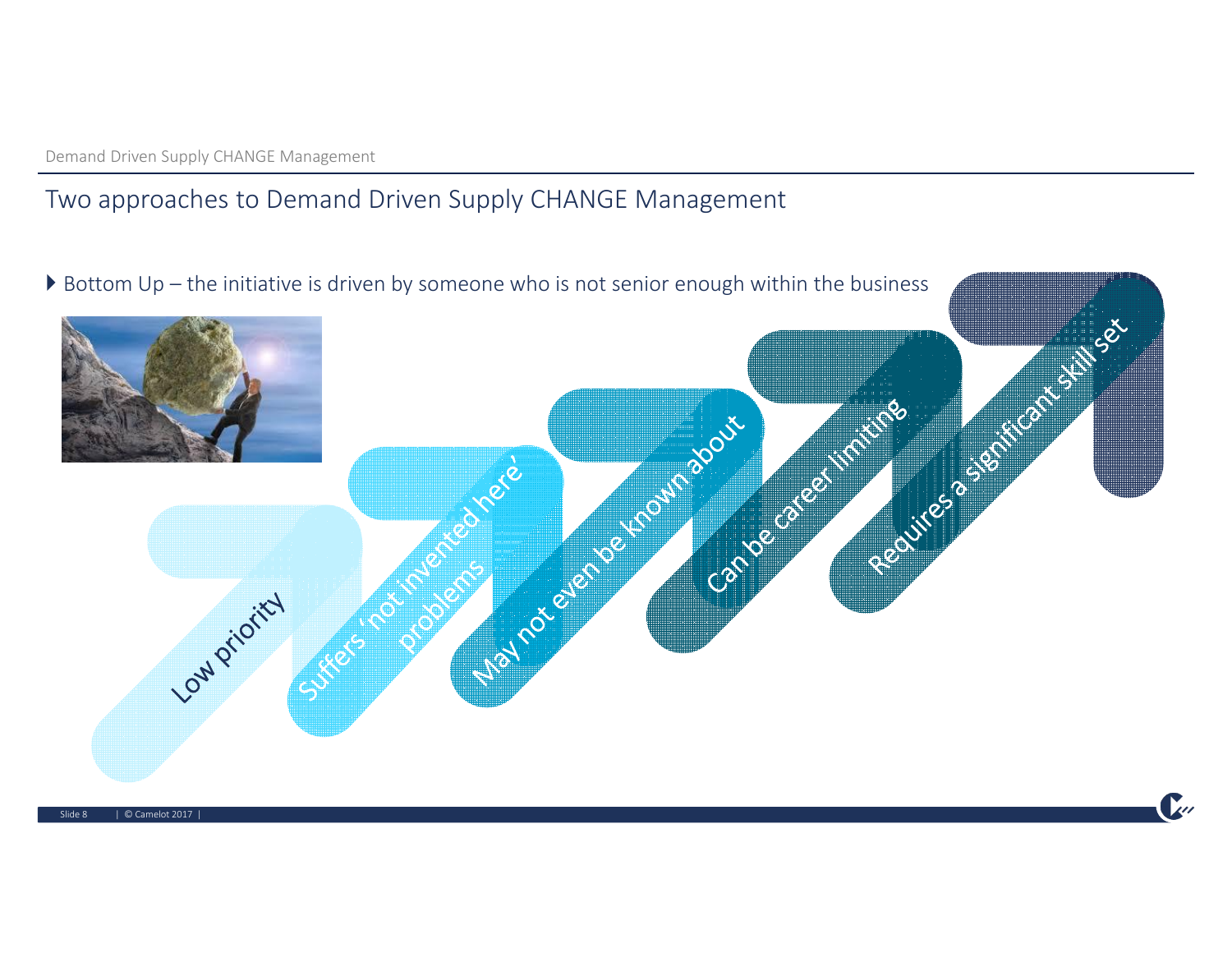"there is nothing more difficult to take in hand, more perilous to conduct, or more uncertain in its success, than to take the lead in the introduction of a new order of things"

Machiavelli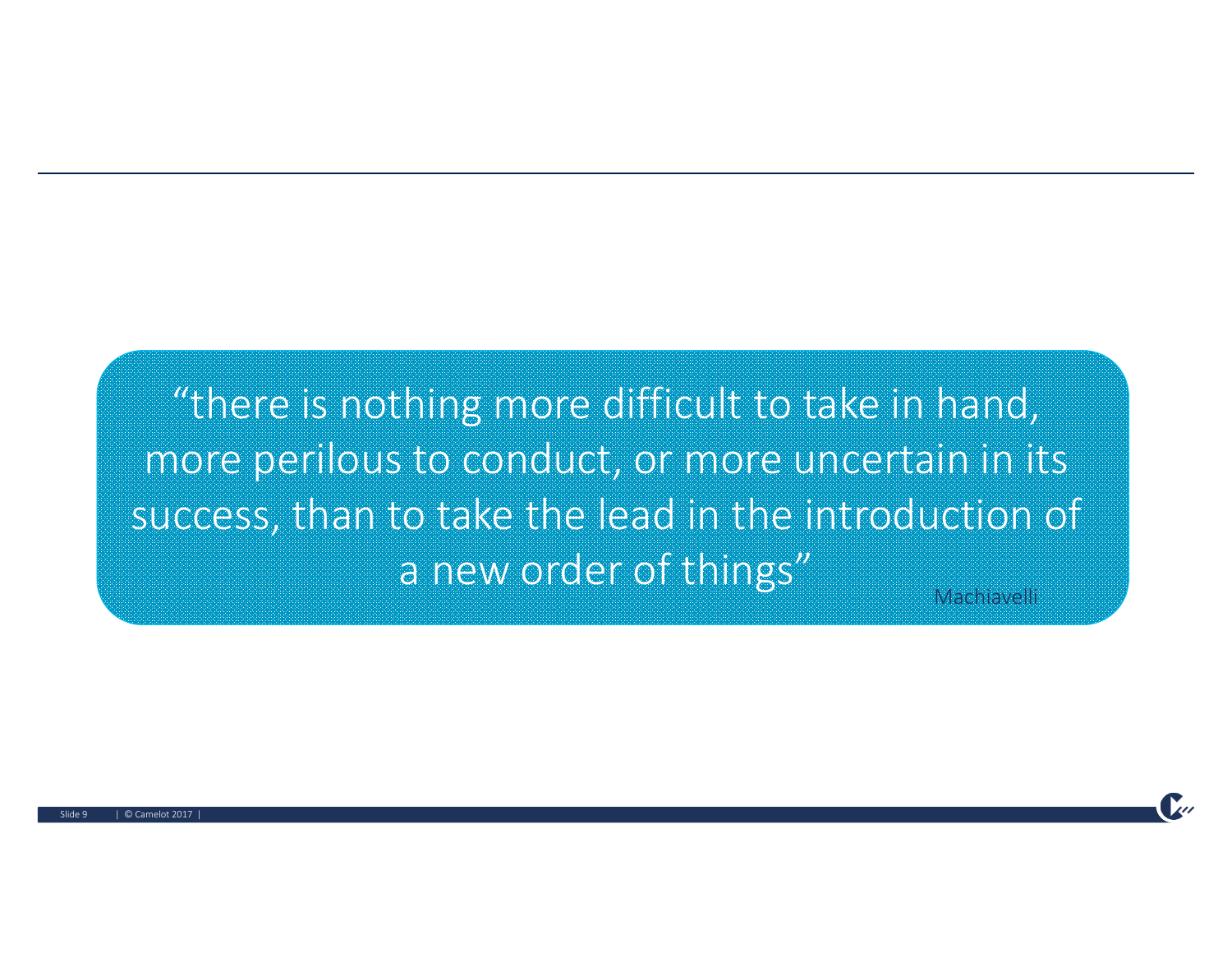#### Two approaches to Demand Driven Supply CHANGE Management

 $\triangleright$  Top down – the initiative is driven by top management

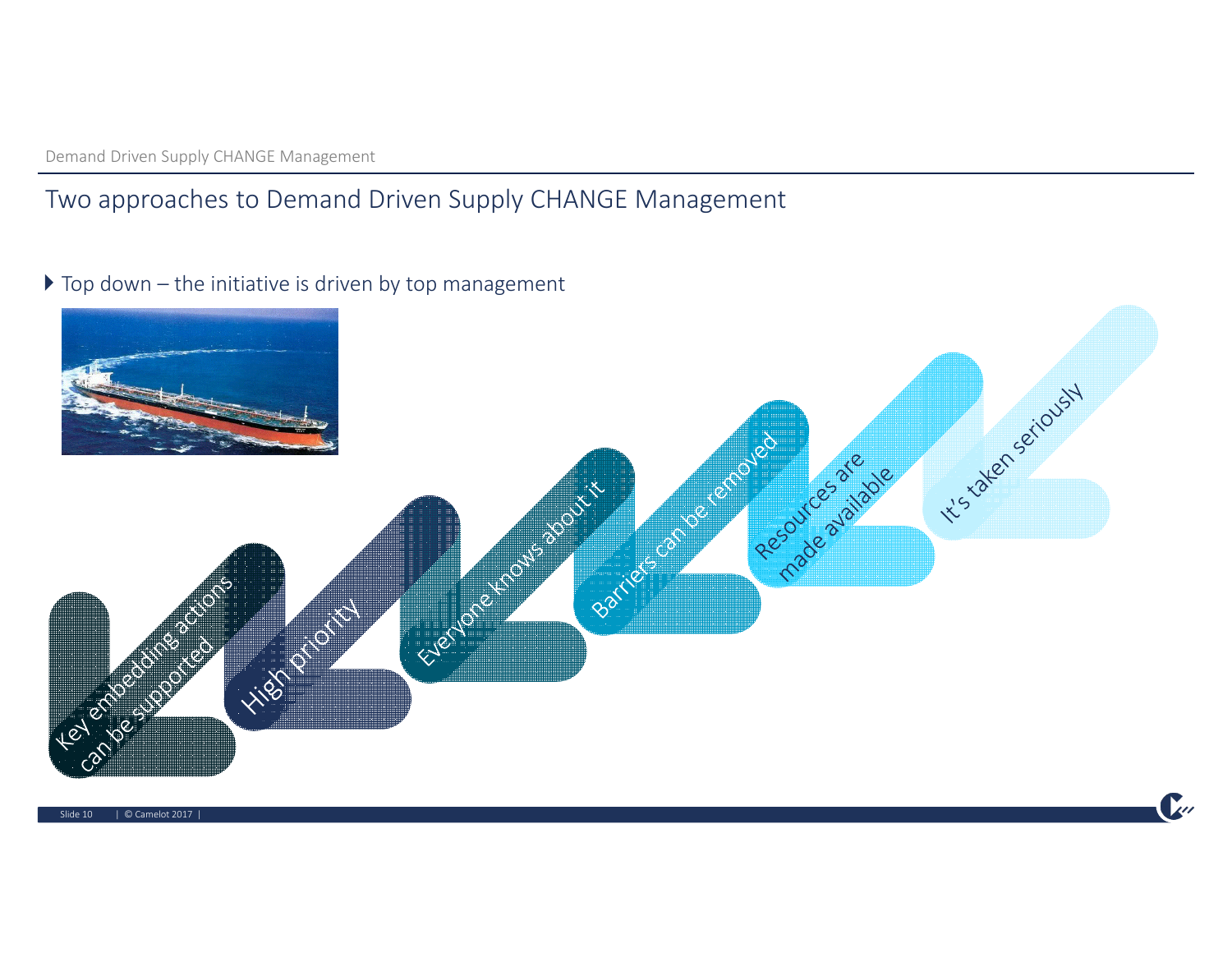#### Get as much support from the top as you can

#### All of these have an interest in supporting DDMRP



Slide 11 | © Camelot 2017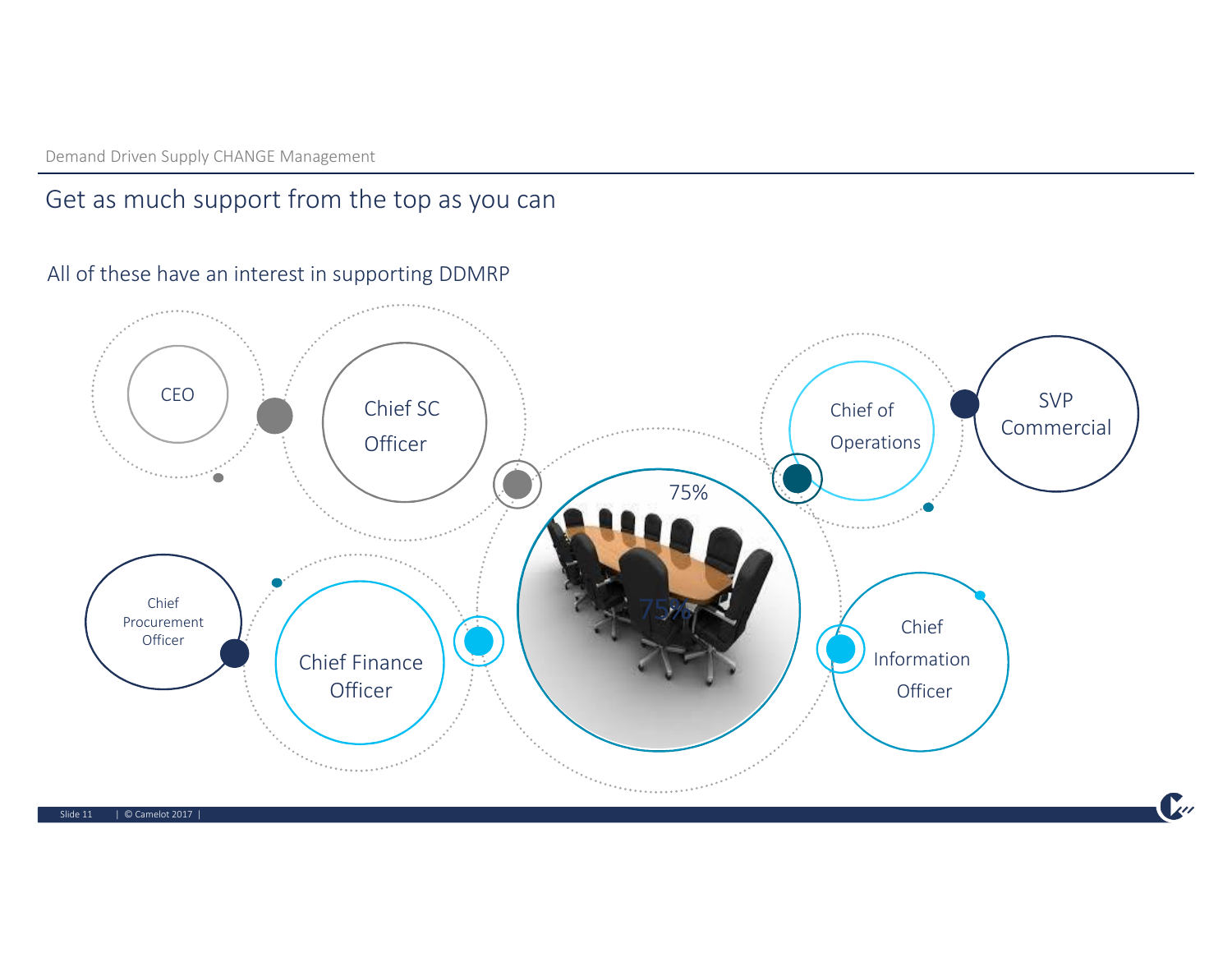#### Create quick wins



 $\mathcal{L}$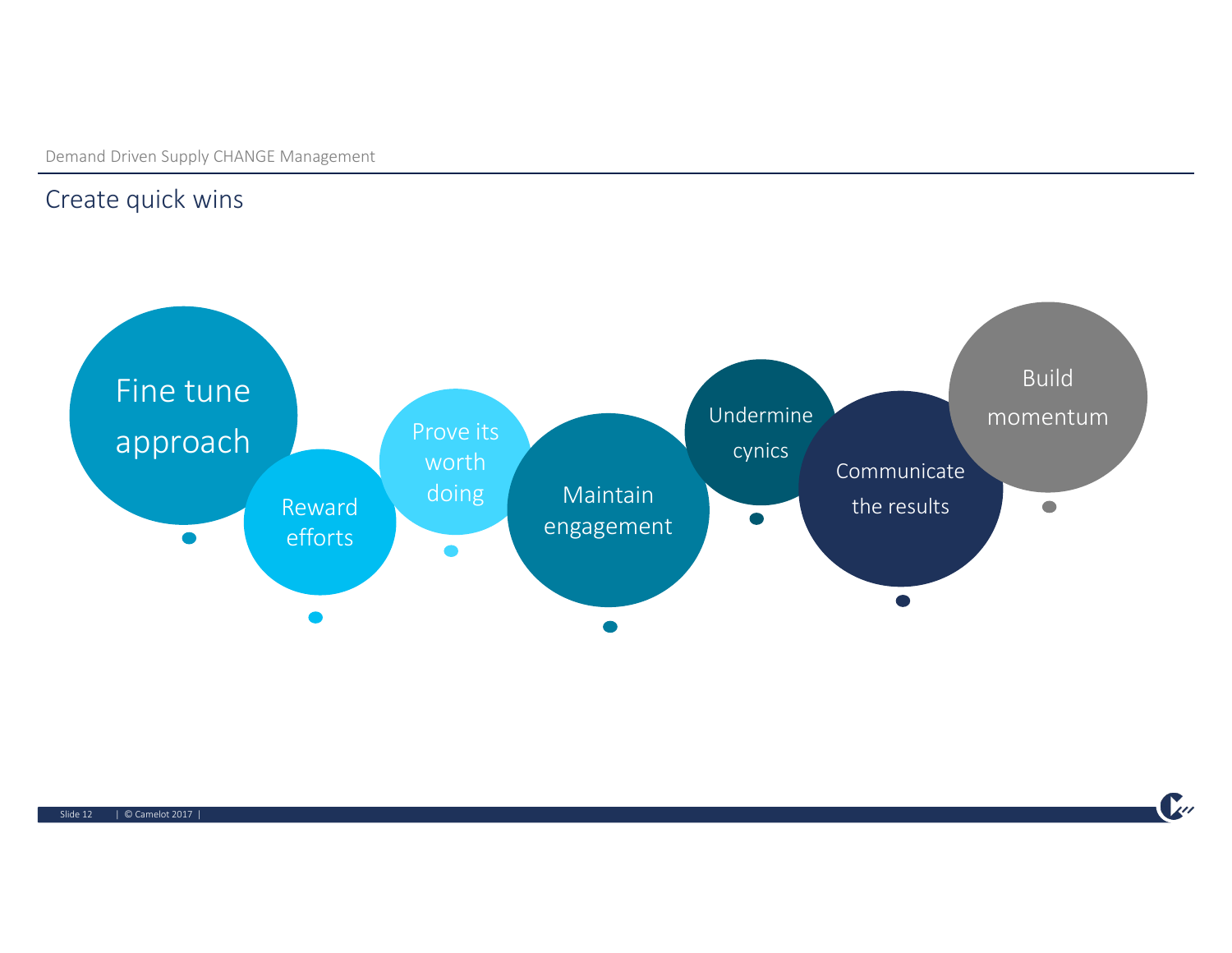#### Urgency helps

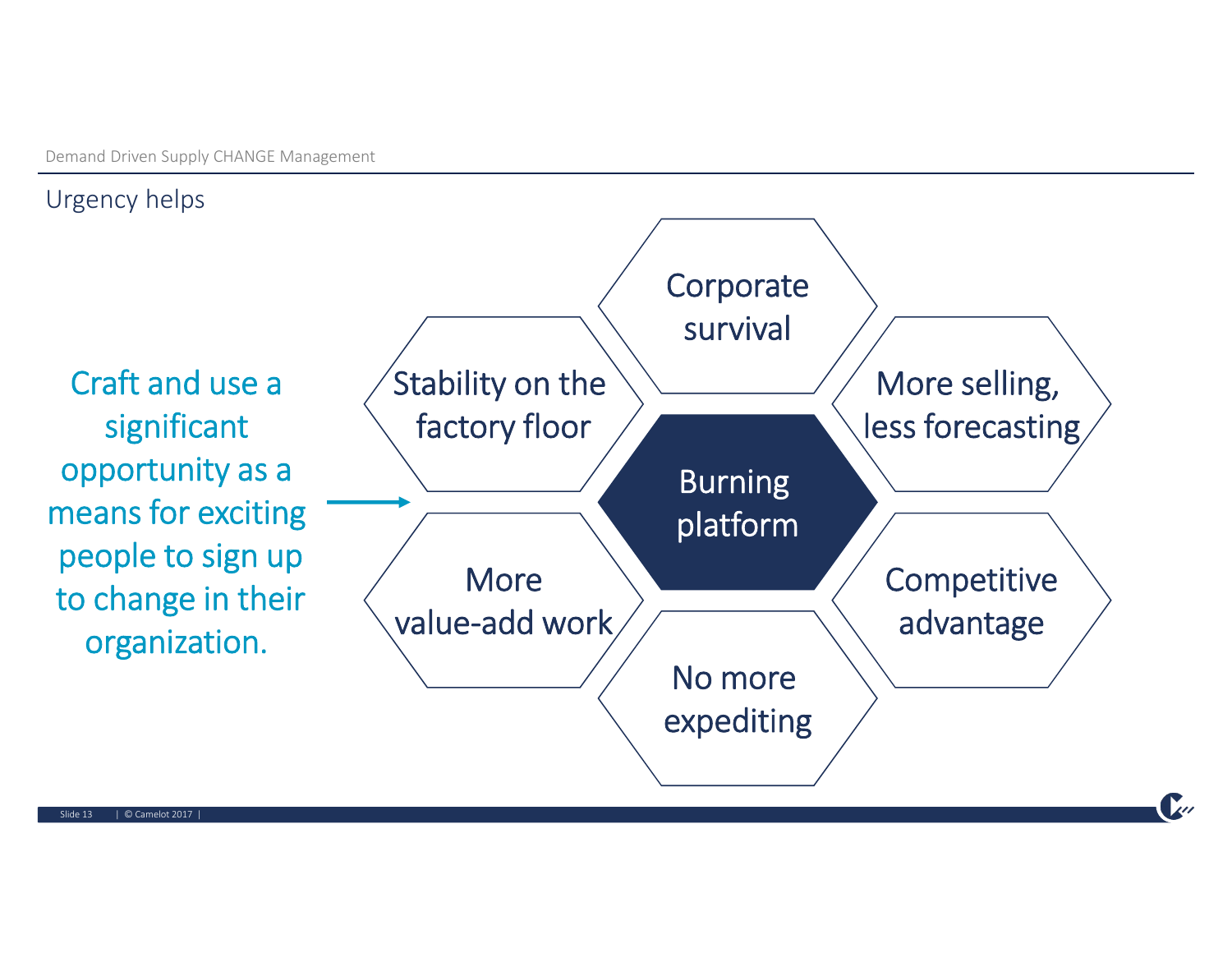#### Create & communicate a vision for change

Effective branding – emotional, functional & customised – and use opinion leaders / influencers to build momentum



*AGILITY THRU' STABILITY*

 $\mathbf{r}$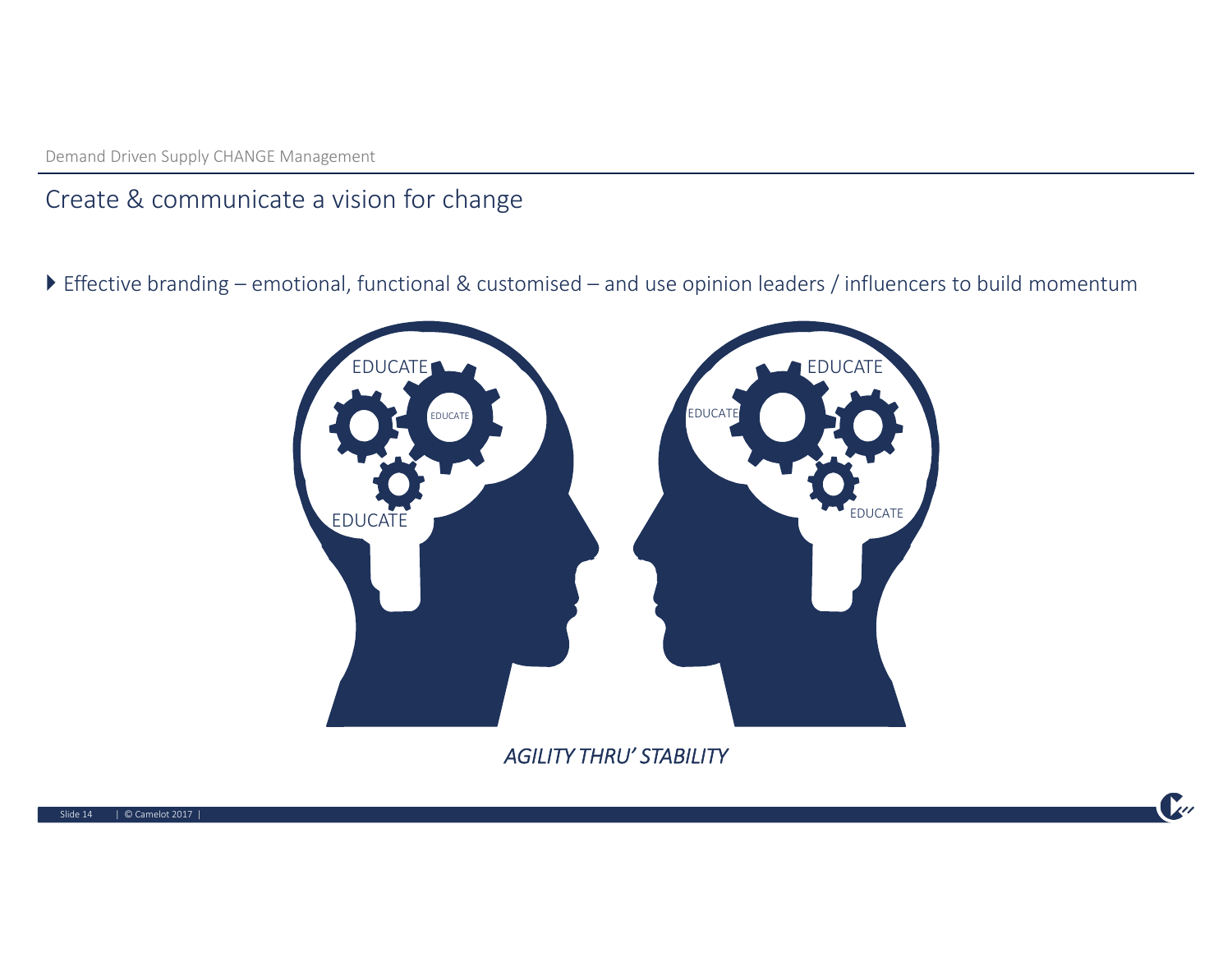#### REMOVE OBSTACLES TO THE CHANGE

- $\rightarrow$  KPIs / Metrics that drive variability & generate unplanned buffer
- $\rightarrow$  The use of GAAP recoveries to drive Operations
- $\rightarrow$  Minimise over forecasting
- $\rightarrow$  Allow SC to own and manage the deployment of inventory
- $\rightarrow$  Focus country managers upon S&M not SCM
- $\rightarrow$  Design & implement a robust event management process

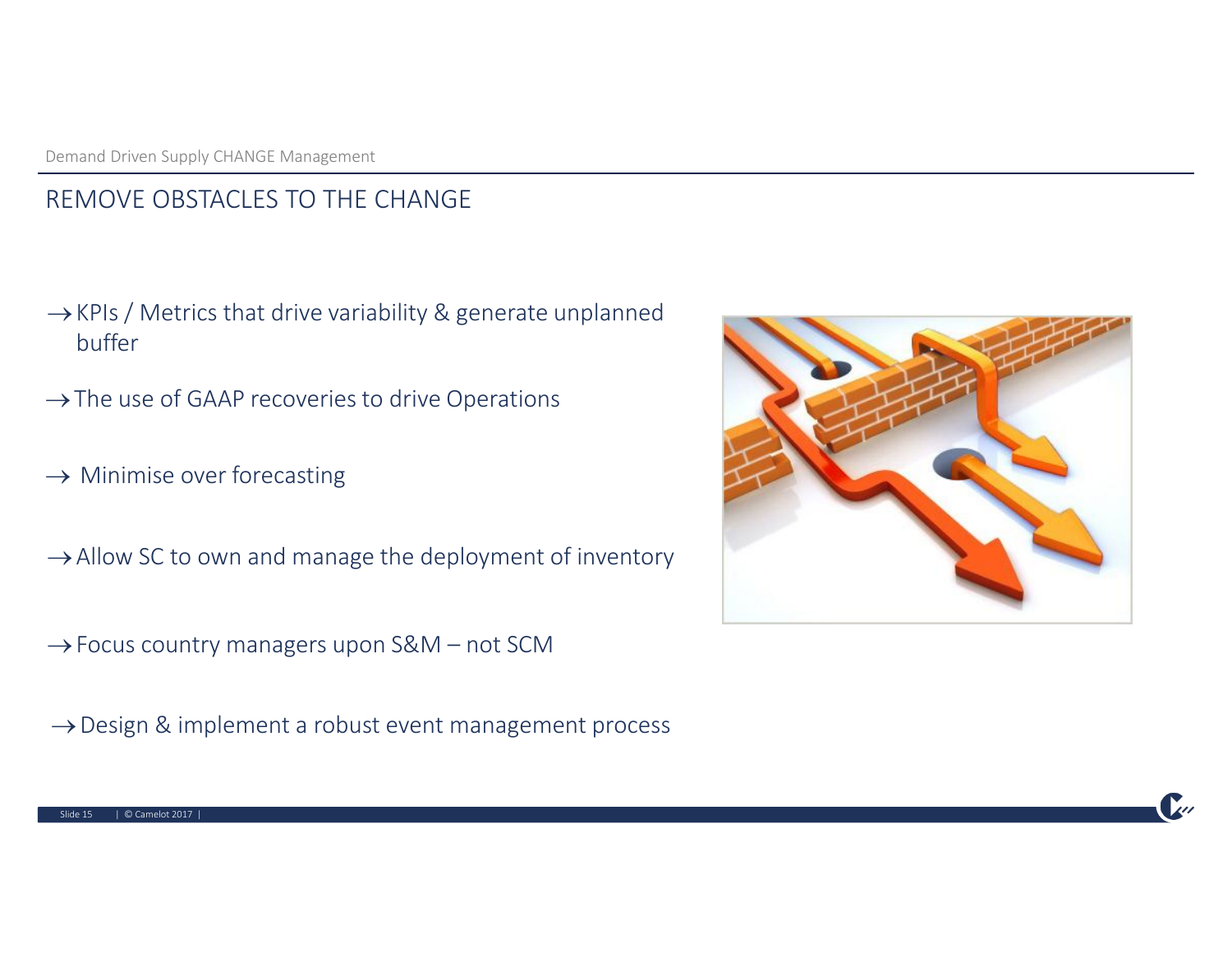#### Make it stick

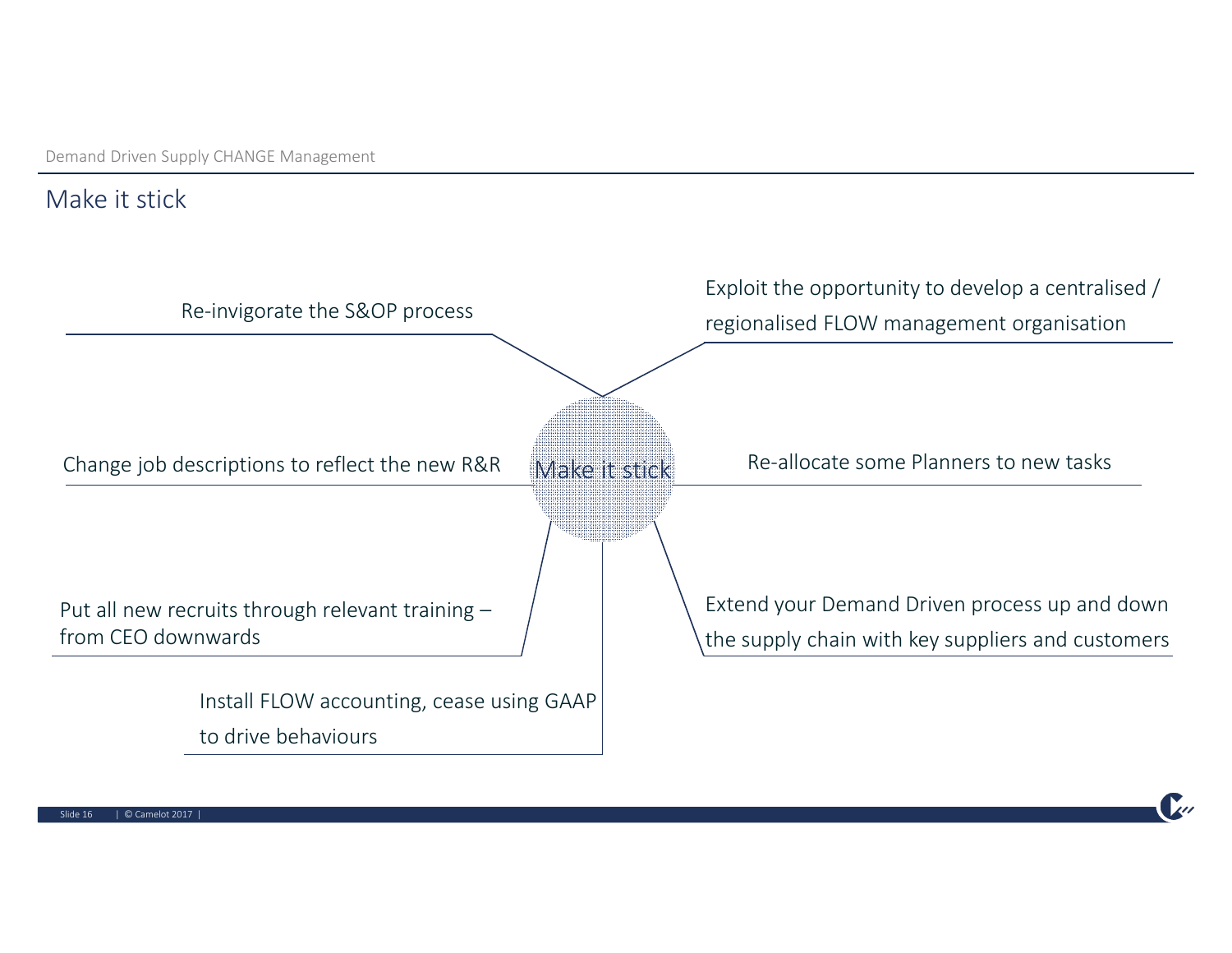### Demand Driven Supply CHANGE Management – in which "roughly right" is "precisely wrong"

- Prove DDMRP works
- ▶ Get as high a level of early, overt & involved support in the organisation as you possibly can
- The adoption of FLOW is counter-intuitive for many, it will threaten comfort zones and organisational norms, it can generate irrational resistance – be prepared
- Customised education throughout the organisation is key
- ▶ Plan your change management and implement to plan
- DDMRP isn't just about replenishment, its about organisational structure, job content, KPIs / metrics, finance systems and ways of doing business
- ▶ Don't declare victory too soon

Camelot´s change management expertise combined with functional knowledge and industry insights offers an exceptional value to successfully tackle complex transformation initiatives like the DDMRP paradigm shift.